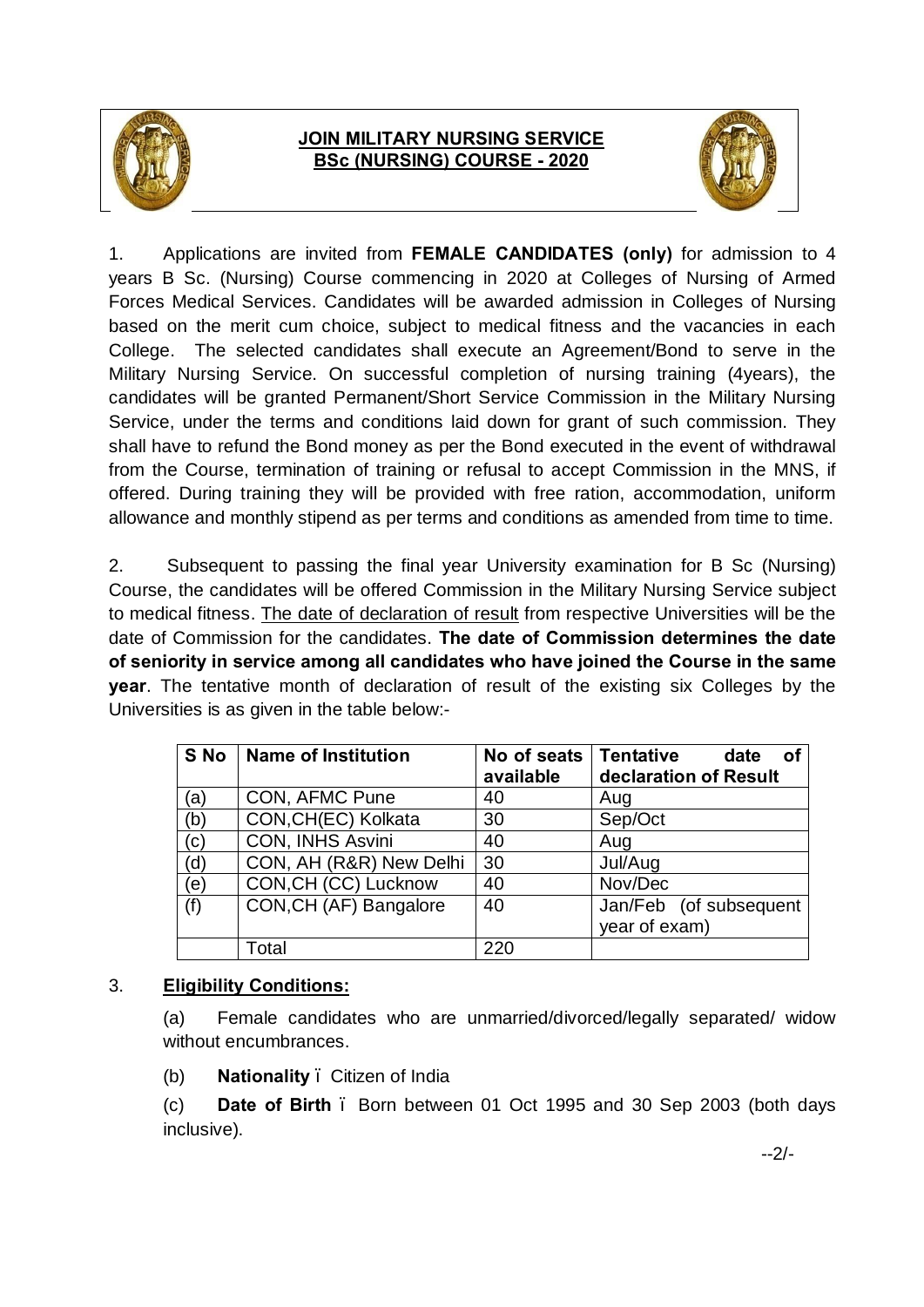(d) **Educational Qualification** – Candidate must have passed in the first attempt, Senior Secondary Examination (10+2) or equivalent (12 Years schooling) examination with Physics, Chemistry, Biology (Botany & Zoology) and English with not less than 50% aggregate marks as a regular student from a Statutory / Recognized Board /University/ Examination Body. Candidates who will be appearing for final year of qualifying examination during the current academic session may also apply provisionally. The candidates finally selected for the course will have to submit proof of passing the qualifying examination with requisite subjects and marks before joining the Course.

(e) **Physical standards -** Medical fitness will be determined as per standards applicable for Commission in the Armed Forces as amended from time to time. X-Ray examination of Chest and USG (of abdomen & pelvis) will be done. Minimum height required for entry into Armed Forces for female candidates is 152 cm. Gorkhas and candidates belonging to North Eastern region of India, Garhwal [and Kumaon will be accepted with a minimum height o](http://www.joinindianarmy.nic.in/ www.indianarmy.gov.in)f 148 cm. Details of medical standards can be seen in the Indian Army websites www.joinindianarmy.nic.in/ www.indianarmy.gov.in

4. **Selection**: Eligible applicants will be called for an objective type Online Computer Based Examination of 90 minutes duration likely to be held in **Apr 2020**, covering General English, Biology, Physics, Chemistry and General Intelligence. On the basis of merit of Online Computer Based Examination, candidates will be called for interview during **May 2020**. Final selection will be based on the **combined merit** of Online Computer Based Examination & Interview, subject to medical fitness of the candidate, choice & vacancy in each College.

5. **Interview & Medical Examination**: Merit listed candidates of Online Computer Based Examination will appear for interview & medical examination at selected centres. Candidates declared FIT/UNFIT in medical examination will be informed about their medical status, including the procedure of requesting for APPEAL/REVIEW MEDICAL BOARD by the President of the Selection Medical Board (SMB).

6. **Test Centres** : The candidates are required to choose the examination centre from the list of centres provided while filling the online application form. Allotment of centers will be on % arst apply-first allot+basis. If the number of candidates is inadequate/more than the capacity of a centre, the candidates opting for that centre will be allotted any other centre as per the administrative feasibility. **No correspondence/requests regarding change of centre from any candidate will be accepted**.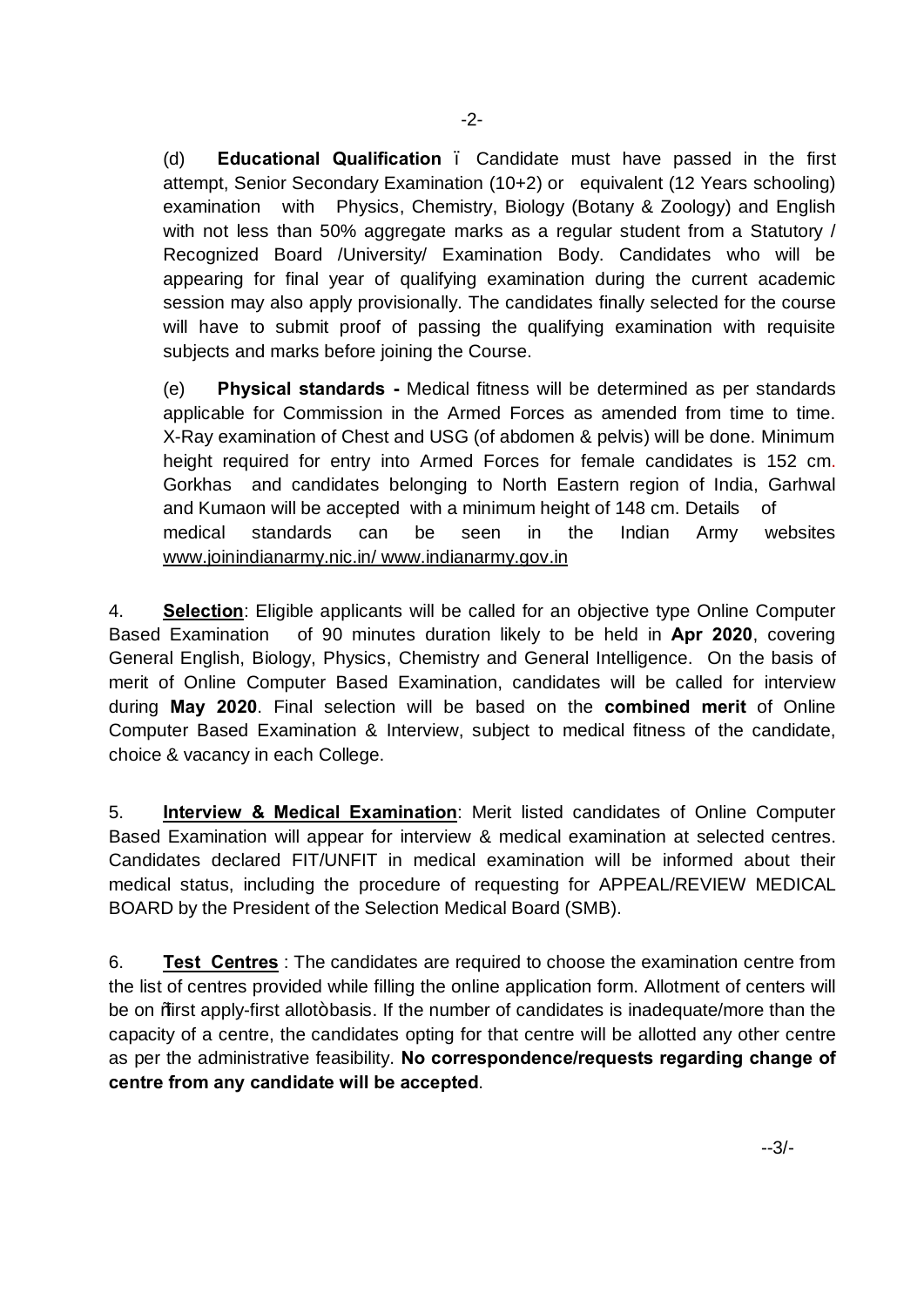## 7. **[How to apply](http://www.joinindianarmy.nic/)**:

(a) Candidates may **apply and pay the application fee online** through www.joinindianarmy.nic.in which will be accessible from **14 Nov 2019 to 02 Dec 2019.** The candidate **s** E-mail ID is the user ID for this website and the candidate will select her own password. Candidates must remember their username & password for further correspondence.

(b) Only the **Eligible** candidates will be able to pay the online application processing fee of Rs 750/- (Rupees seven hundred and fifty only). **On successful completion of online payment a bank reference number (DU Number) will be generated for the future correspondence of the candidate. (Online submission of applications & online payment of fee can be done till 5:00 PM on 02 Dec 2019).**

(c) The Admit cards for Online Computer Based Examination will be made available on www.joinindianarmy.nic.in by 3<sup>rd</sup> week of Mar 2020. No Admit card will be sent by Post.

## *Important Note:-*

**(a) Receipt of DU Number is not the criteria for successful payment.**

**(b) Candidates are requested to make sure that the application fee is debited from the bank account for successful payment.**

**(c) Take the printout of the Payment receipt and read it carefully before final submission of the online application form.**

**(d) It is candidate's responsibility to ensure successful payment of the application fee.**

**(e) Admit Cards will be generated only for those candidates who have successfully completed the payment of application fee and entered the correct DU number in the online application form.**

**(f) Applications sent by post will not be accepted.** 

**(g) No correspondence/requests regarding refund of application fee from any candidate will be accepted**.

8. The selection of the candidate for B Sc (Nursing) will however be subject to producing of the original Mark sheet/Certificate of the qualifying examination i.e. 10+2 or equivalent before final selection and meeting all other eligibility criteria. The selected candidates, if found not in possession of documents /mark sheets as per eligibility criteria, at the institution to which they report, the admission is liable to be cancelled. In such cases no TA will be applicable.

**Duplicate submission of application will be summarily rejected and no fee will be refunded.**

**It is mandatory for the candidates to submit one active E-mail ID and mobile number for all future correspondence with us.**

9. The aforesaid conditions are subject to modification, if deemed necessary.